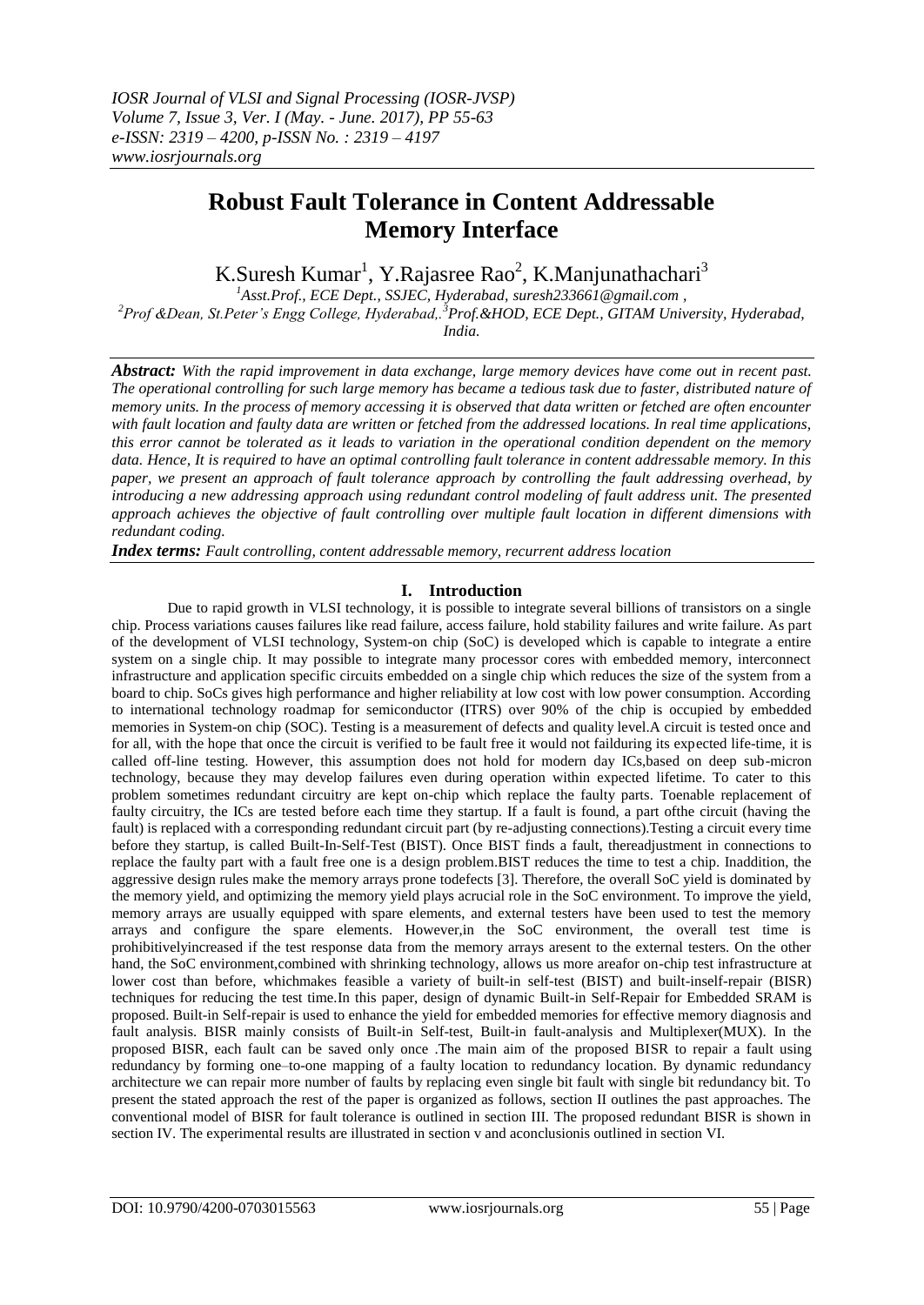# **II. Content Addressable Memory**

CAM-intensive systems today rely on increasingly complex and computationally intensive applications. Many CAM systems must meet extremely rigorous speed goals, since they operate on lengthy segments of real-world signals in real-time. Another key characteristic of a CAM system is its sample rate: the rate at which samples are consumed, processed, or produced. Combined with the complexity of the algorithms, the sample rate determines the required speed of the implementation technology. The sample rates required for CAM systems vary over many orders of magnitude, depending upon the types of signals being manipulated. In many cases, sample rates are quite high relative to the basic clock cycle time of the available hardware technology. An additional challenge in CAM design verification is the need for realistic test data. The verification of CAM application often requires complex, realistic test signals. The development of CAM system begins with the establishment of requirements for the system. These requirements may include power, size, weight, bandwidth, and signal quality. During the design development, the designer is mostly concerned with exploring approaches to solve the problems posed by the specifications at an abstract level. At the algorithm development level, the designer must be able to specify and experiment with both the control behavior and the processing behavior of the application. System architecture use to describe the overall selection and organization of the main hardware and software components in a system is then a critical task. In selecting a system architecture, the designer's inputs typically include the algorithms and other functionality to be implemented. The design of system architecture is often the most important step in the design process in terms of its influence on the product's performance, cost and design time. Signal processing software is perhaps the most important part of CAM system software. Many CAM systems are implemented using multitasking, which requires a realtime operating system to coordinate the execution of multiple tasks. CAM system involve the development of new hardware-particularly those systems targeted at cost-sensitive, high-volume applications. System integration has to take place throughout the design process. As the designs are refined, the integration is also refined. Starting system integration early in the design process and refining the integration as design proceeds paves the way for relatively straightforward final system integration. The current CAM systems, unlike the general-purpose memory, use a non-uniform addressing model in which the primary components of the memory system is the DRAM and dual tag less SRAMs are referenced through completely separate segments of the address space. The recent trend of programming CAMs in high-level languages. In many of today's highperformance CAMs this non-uniform model is being replaced by a uniform model a transparent organization like that of most general-purpose systems, in which all memory structures share the same address space as the DRAM system. In such a memory organization, one must replace the CAM's tagless SRAMs with something resembling a general-purpose cache. The dual-channel SRAM design provides a large amount of fast storage while supporting guaranteed single-cycle access to both operands of a typical instruction (e.g. the product terms of a multiply accumulate). The SRAMs are tagless because they are not transparent to the programmer: CAMs offer segmented memory spaces where different physical memory structures (SRAM0, SRAM1, DRAM, ROM, etc.) are explicitly indicated by corresponding sets of data addresses.

### **II. Fault Tolerant In Memory**

In order to improve fabrication yield and in-field reliability,built-in self-repair (BISR) is considered a promising solution.There are many BISR/built-in redundancy analysis (BIRA) algorithms and architectures proposed for test and repair ofembedded memories in the past [3]–[12], [18]–[24]. In [3], aBISR scheme with 2- D redundancy structure is proposed. Theproposed BISR circuit has a low area overhead about 4.6% for an 8K  $\times$ 64 static random-access memory (SRAM). In [4], acomprehensive exhaustive search BIRA scheme for embeddeddynamic random-access memories is proposed which can achieve optimal repair rates. However, the hardware overhead (HO) required to implement this algorithm is very high. In [5], Wey and Lombardi presented a branch-and-bound techniquewith early screening in the repair process. The least number of required spares can be modeled by a bipartite graph.In [6] and [7], BISR techniques for embedded memories containing random defects and cluster faults are proposed, respectively. Instead of the traditional spare row (SR)/sparecolumn (SC) redundancy mechanisms, block-based replacement techniques are used. Moreover, the proposed redundancymechanisms can be used locally or globally. However, for systemchips containing multiple heterogeneous memory cores,BISR solutions become more complicate and difficult forimplementation. It is inevitable to seek for efficient methodologiesfor repairing multiple memory cores. In [9]–[11], areconfigurable BISR scheme for repairing multiple RAMsis proposed. However, the traditional redundant mechanisms (SRs/SCs) are used.

### **III. Proposed Address Governing In Cam**

Fault tolerance is made to achieve a fault free data access in/from memory units. The BISR logic is used as a monitoring and processing block in memory application for fault tolerance. The conventional model of BISR operates in two modes of operation. The operational modes for an SRAM unit are stated in table 1. The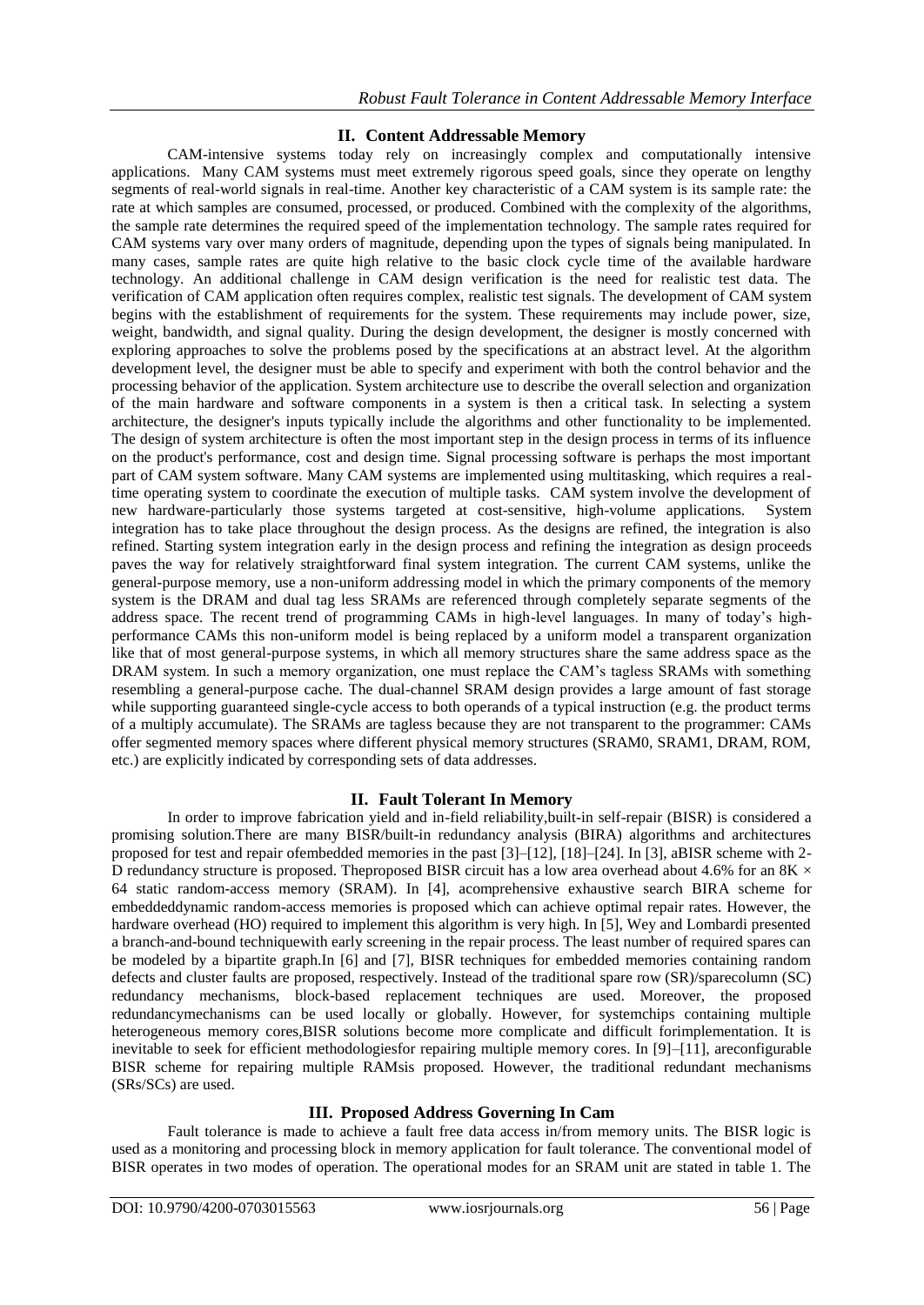BISR unit operates on test mode or Access mode operation. In the test mode operation, the memory undergoes a fault diagnosis for stuck at zero, or stuck at 1 fault testing.In access mode, SRAM users can decide whether the BISR is used base on their needs. If the BISR is needed, the Normal-Redundant words will be taken as redundancy to repair fault. If not, they can be accessed as normal words.  $T$ . LL  $1.7$  Op  $\lambda$  Modes  $\lambda$ .

|                  | <b>Table 1.</b> SNAM Operation Modes |                                           |  |  |  |  |  |  |  |  |  |
|------------------|--------------------------------------|-------------------------------------------|--|--|--|--|--|--|--|--|--|
| <b>Modes</b>     | <b>Repair Selection</b>              | <b>Operation</b>                          |  |  |  |  |  |  |  |  |  |
| <b>Test Mode</b> | Default: repair                      | Access normal words.                      |  |  |  |  |  |  |  |  |  |
| $(test h=1)$     | $(bisr h=1)$                         | Repair faults and test.                   |  |  |  |  |  |  |  |  |  |
|                  | Don't repair                         | Access normal words                       |  |  |  |  |  |  |  |  |  |
|                  | $(bisr h=0)$                         | Test only                                 |  |  |  |  |  |  |  |  |  |
| Access Mode      | Repair                               | Access normal words.                      |  |  |  |  |  |  |  |  |  |
| $(test h=0)$     | $(bisr h=1)$                         | Repair faults and write/read SRAM         |  |  |  |  |  |  |  |  |  |
|                  | Don't repair                         | Access normal Redundant and normal words. |  |  |  |  |  |  |  |  |  |
|                  | $(bisr h=0)$                         | Write/read SRAM only                      |  |  |  |  |  |  |  |  |  |

In the operation of fault condition, each fault address is stored only once into a Fault address memory. In the detection process, faulty addresses are detected in more than one step of match operation. Figure 1 shows the flows of storing fault addresses. BIST detects whether the current address is faulty. If it is, the BISR checks whether the Fault-address-Memory overflows. If not, the current fault address should be compared with those already stored in Fault-address-Memory. Only if the faulty address isn't equal to any address in Fault-address-Memory, it can be stored. To simplify the comparison, write a redundant address into Fault-address-Memoryas background. In this case, the fault address can be compared with all the data stored in Fault-address-Memoryno matter how many fault addresses have been stored. At last, the BISR strategy is high-speed. As shown in Figure 1, once a fault address is stored in Fault-address-Memory, it points to allfault address. The fault addresses are retrieved by processing a one-to-one mapping. Using this method, the BISR operates on all the fault location in the address memory, which is an exhaustive search operation.



**Figure.1:** Flows of Storing Fault Addresses

The fault diagnosis in such case takes a larger time for reading and large address memory locations for storage. This overhead leads to low operation efficiency of memory application and result in high power consumption. To overcome these issues, a redundant fault addressing logic is suggested.

# **IV. Redundant Fault Address Mapping**

To develop the suggested redundant fault address mapping, a block repair fault tolerant architecture is proposed for main memories (SRAM). In this approach, the main memory cell array will be divided into blocks i.e., 4 bits as a block.This main memory is subjected to test to find the faults.Then the main memory will be repaired by allocating spare memory to the faulty blocks of main memory. The fault diagnosis for the suggested approach is carried out in fault testing and fault mapping operation.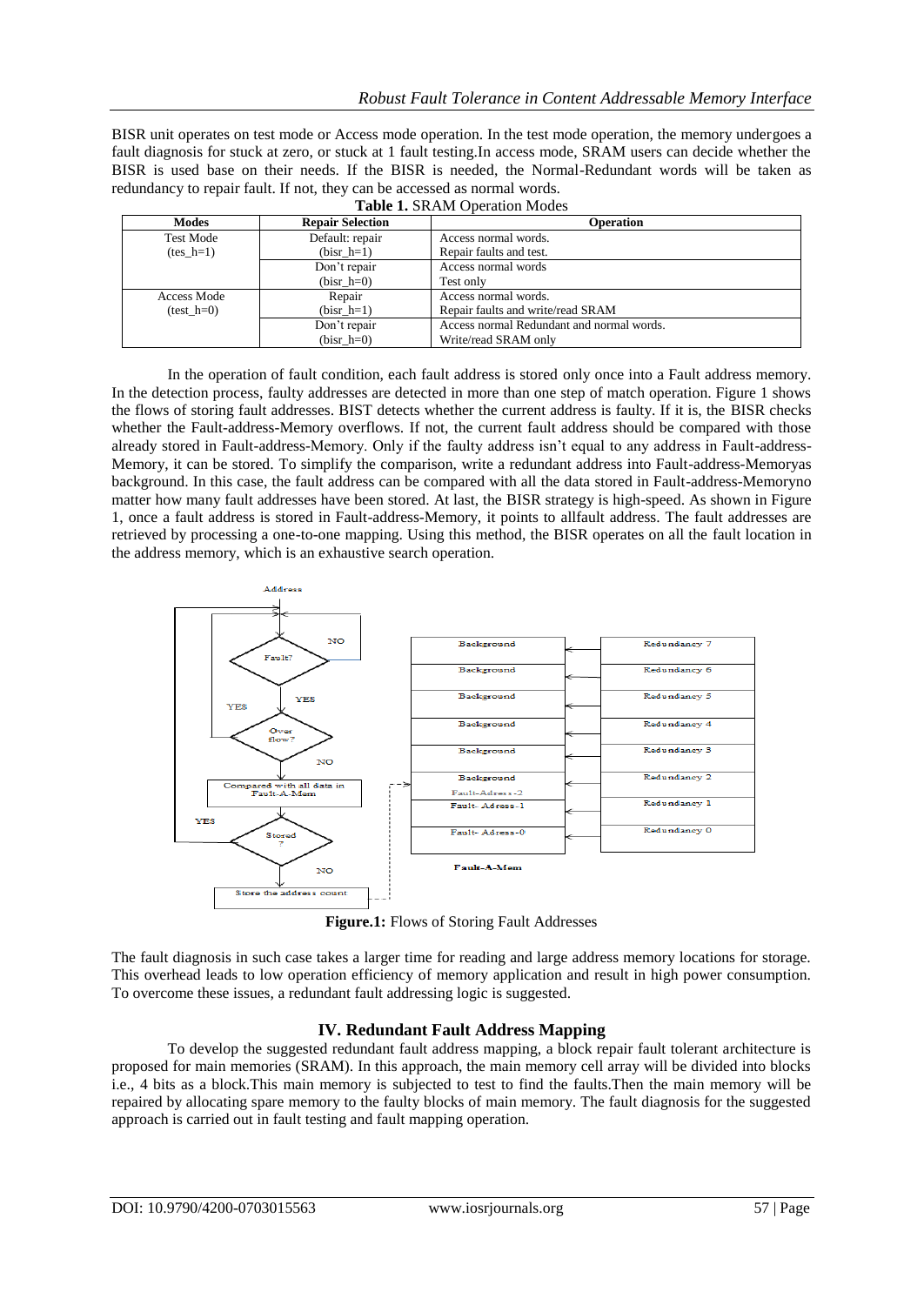#### **1. Fault testing**

In the fault testing operation, the test memory is filled with all 1's the output *dout* is compared with 1's in block wise so that if any mismatch is found the comparator will set the status signal to be 1 to indicate the fault in the memory location. Then the address of the faulty block memory location is stored in a register. Similarly the main memory is tested for stuck at 1 faults by filling all 0's into the main memory and comparing it with all 0's in block wise.The faulty addresses of the main memory are buffered and stored intothe fault address memory.

#### **2. Fault Mapping**

When the test memory is accessed, the address of the memory location to write/read is compared with the address in the faulty address register. If a match is found then data will be sent to spare memory while read operation and the data will be retrieved from spare in read mode. The proposed approach of memory fault testing is shown in figure 2.



**Figure 2:** Proposed redundant address map for BISR

The fault tolerance system operates on the detection of fault location, In the convention fault-address-memory with each fault detected in the test process buffer the fault location in the temporary fault address register of the address memory. In such coding, the fault location are represented as shown in figure 3,



**Figure 3:** illustration of fault address memory in conventional BISR

To overcome the issue of redundancy, a fault redundant counter is set. The counter records the observed faults per location and stores the fault count in fault address memory. The suggested realigned memory unit is as shown in table.2.

| <b>Table.</b> Proposed redundant fault address memory |             |             |  |  |  |  |  |  |  |  |
|-------------------------------------------------------|-------------|-------------|--|--|--|--|--|--|--|--|
| <b>Fault Row</b>                                      | Fault count | Faultcolumn |  |  |  |  |  |  |  |  |
|                                                       |             |             |  |  |  |  |  |  |  |  |
|                                                       |             |             |  |  |  |  |  |  |  |  |
|                                                       |             |             |  |  |  |  |  |  |  |  |
|                                                       |             |             |  |  |  |  |  |  |  |  |
|                                                       |             |             |  |  |  |  |  |  |  |  |
|                                                       |             |             |  |  |  |  |  |  |  |  |

**Table.2** Proposed redundant fault address memory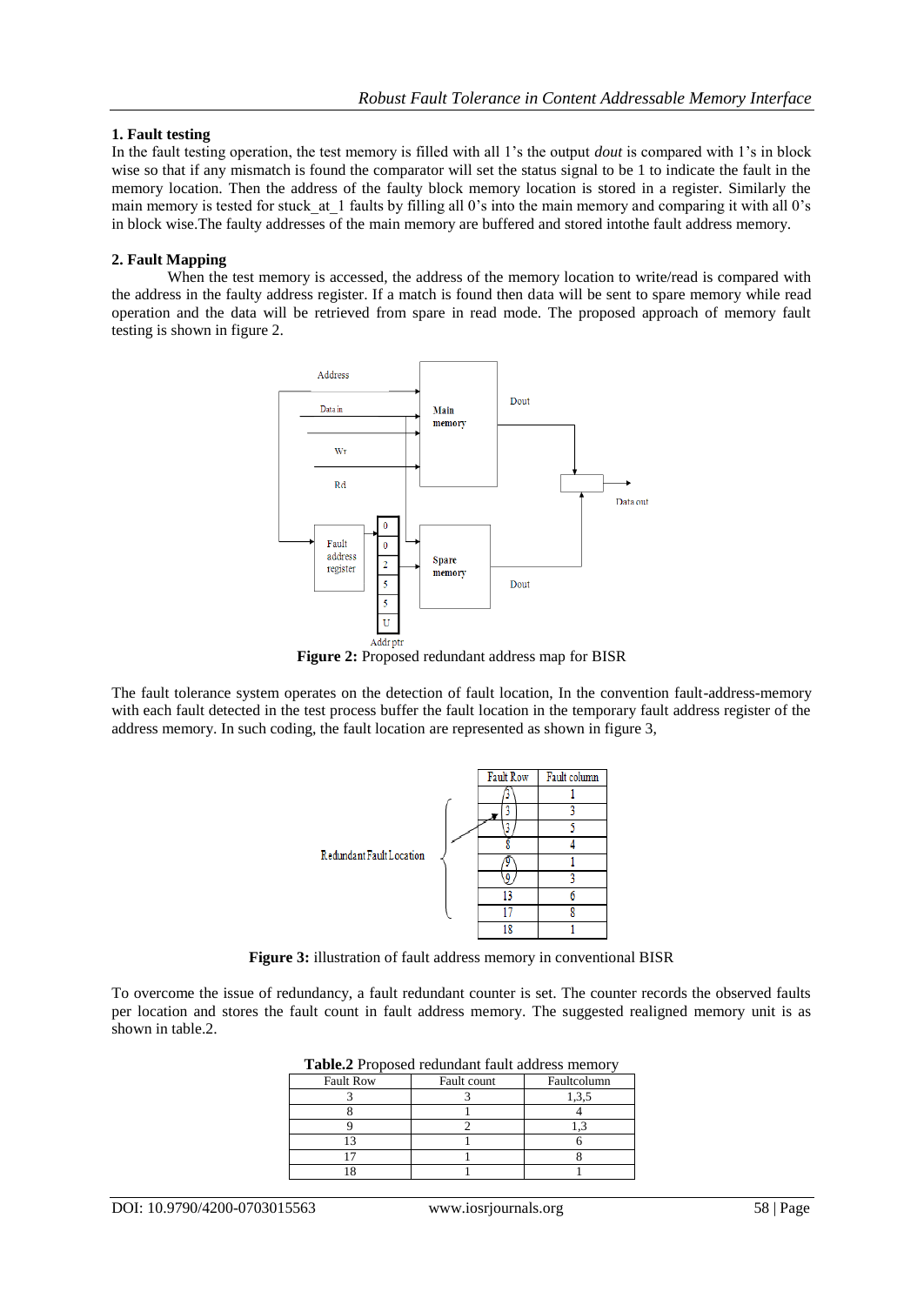The operation of the suggested approach under data fetching with fault address logic is presented in figure 4.



**Figure 4:** Operational flow for proposed redundant coding

At each of the location reading operation, a location address is requested, which is passed to the fault address memory to test for faulty location. For a true match for fault location, the count value is observed and all the registered address columns are fetched form the sparse memory to formulate the data byte. In such case, the fault recovery is observed to be performed in 3 match cycles in comparison to 6 match cycles in conventional fault detection.The operation of fault detection is as illustrated below. A fault memory evaluation on the stated memory logic as shown in figure 6 is performed.

| Row | Column 3 |   | Column <sub>2</sub> |  |   |   | Column 1 |   |   |   | Column <sub>0</sub> |  |  |   |
|-----|----------|---|---------------------|--|---|---|----------|---|---|---|---------------------|--|--|---|
| V   |          |   |                     |  |   | X |          |   |   |   |                     |  |  | X |
|     |          |   |                     |  |   |   |          |   |   | X |                     |  |  |   |
|     |          |   |                     |  |   |   |          |   |   |   |                     |  |  |   |
|     |          |   |                     |  |   |   |          | X | X |   |                     |  |  |   |
|     |          | X |                     |  |   |   |          |   |   |   |                     |  |  |   |
|     |          |   |                     |  | X | X |          | X | X | X |                     |  |  |   |

**Figure 5:** Memory unit with fault locations

In the operation the fault testing is carried out and the testing result is as shown below, No of spares are 3.

| ---------           |            |              |              |  |  |  |  |  |  |  |  |
|---------------------|------------|--------------|--------------|--|--|--|--|--|--|--|--|
|                     | <b>Bit</b> | <b>Block</b> | Word         |  |  |  |  |  |  |  |  |
| $0th$ row           | 2 cells    | 2 blocks     | Full word    |  |  |  |  |  |  |  |  |
| $1th$ row           | l cell     | l block      | Full word    |  |  |  |  |  |  |  |  |
| $2^{th}$ row        |            | --No fault-  |              |  |  |  |  |  |  |  |  |
| 3 <sup>th</sup> row | 2 cells    | block        | Full word    |  |  |  |  |  |  |  |  |
| $4th$ row           | 1 cell     | l block      | Not repeated |  |  |  |  |  |  |  |  |
| $5^{\text{th}}$ row | 5 cells    | 2 blocks     | Not repeated |  |  |  |  |  |  |  |  |

**Table.1,** observations on the selection over bit, block and word level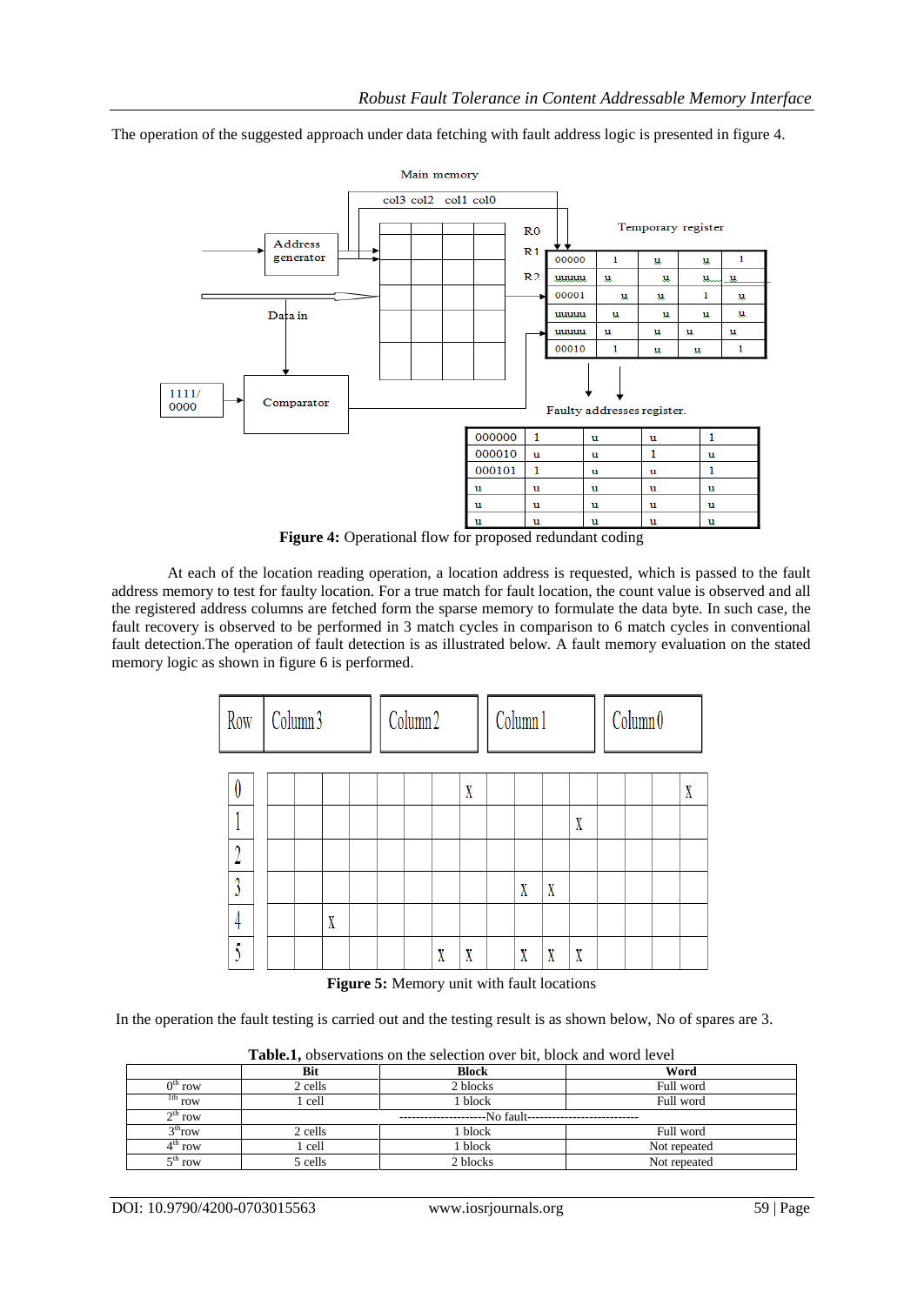# **V. Experimental Results**

To evaluate the operational functionality and implementation feasibility, a simulation for the proposed approach is made. The obtained results are as illustrated below.

### **Case 1:Redundancy Added At in Block Level**

| ruu<br>u                        | Ð            | ш<br>ատ                         | л.             | ш<br>∼                          |             |                                 |            |                  |      |             |                        |                                            |                                                 |              |                      |                          |                           |              |             |                 |                         |
|---------------------------------|--------------|---------------------------------|----------------|---------------------------------|-------------|---------------------------------|------------|------------------|------|-------------|------------------------|--------------------------------------------|-------------------------------------------------|--------------|----------------------|--------------------------|---------------------------|--------------|-------------|-----------------|-------------------------|
| Name<br>$P$ ck                  |              | Value<br>o                      | Sti<br>Clo.,   |                                 |             | $+$ $+$ 100 $+$ $+$ $+$ 200 $+$ |            |                  |      | $+ - 300 +$ | $+ - 400 +$            |                                            | $+$ $+$ 500 $+$ $+$ $+$ 600 $+$ $+$ $+$ 700 $+$ |              |                      |                          |                           |              | $+ - 800 +$ | $+ - 900$       |                         |
| <sup>D-</sup> WI                |              | o                               | $\Leftarrow$ 1 |                                 |             |                                 |            |                  |      |             |                        |                                            |                                                 |              |                      |                          |                           |              |             |                 |                         |
| ⊞ ® data                        |              | 3F99                            | K≡.,           | 3F99                            |             |                                 |            |                  |      |             |                        |                                            |                                                 |              |                      |                          |                           |              |             |                 |                         |
| El Priadr                       |              | 00                              | <=             | (00                             |             |                                 |            |                  |      |             |                        |                                            |                                                 |              |                      |                          |                           |              |             |                 |                         |
| E <sup>ar</sup> tout            |              | UUU                             |                | (UUU                            |             |                                 |            |                  |      |             |                        |                                            |                                                 |              |                      |                          |                           |              |             |                 |                         |
| ⊞ ™ cout                        |              | U                               |                | (U                              |             |                                 |            |                  |      |             |                        |                                            |                                                 |              |                      |                          |                           |              |             |                 |                         |
| $\mathbf{r}_{en}$               |              | U                               |                |                                 |             |                                 |            |                  |      |             |                        |                                            |                                                 |              |                      |                          |                           |              |             |                 |                         |
| ar state                        |              | stuck_0_test                    |                | stuck_0_test                    |             |                                 |            |                  |      |             |                        |                                            |                                                 |              |                      |                          |                           |              |             |                 |                         |
| 田町井                             |              | (00?,01?,UU.                    |                |                                 |             |                                 |            |                  |      |             |                        |                                            |                                                 |              |                      |                          | 0002,012,000,000,000,000) |              |             |                 |                         |
| <b>FM</b> fm                    |              | (UUU,UUU,                       |                | (החמ'החמ'החמ'החמ'החמ'ה          |             |                                 |            |                  |      |             |                        |                                            |                                                 |              |                      |                          |                           |              |             |                 |                         |
| <b>EIV</b> = sprs               |              | (U,U,U,U,U,                     |                | <u>(ພຸນນຸນພຸນນຸນພຸນນຸນນຸນ</u>   |             |                                 |            |                  |      |             |                        |                                            |                                                 |              |                      |                          |                           |              |             |                 |                         |
| ⊞ V= mem                        |              | (UUUU,UUU.                      |                | (0000,0000,0000,0000,0000,0000) |             |                                 |            |                  |      |             |                        |                                            |                                                 |              |                      |                          |                           |              |             |                 |                         |
| ⊞ ® dout                        |              | UUUU                            |                | (UUU)                           |             |                                 |            |                  |      |             |                        |                                            |                                                 |              |                      |                          |                           |              |             |                 |                         |
|                                 |              |                                 |                |                                 |             |                                 |            |                  |      |             |                        |                                            |                                                 |              |                      |                          |                           |              |             |                 |                         |
|                                 |              |                                 |                |                                 |             |                                 |            |                  |      |             |                        |                                            |                                                 |              |                      |                          |                           |              |             |                 |                         |
| Name                            | Value        |                                 |                |                                 | Sti.        | 350                             | 2700<br>f, | $\,$             | 2750 | 2800<br>J.  | 280<br>f.              | 2800<br>$\mathfrak{t}$                     | 2850<br>t,                                      | $\mathbf{t}$ | 3000                 | 380<br>t.                | , .300.                   | $\mathbb{L}$ | 3186.5 ns   | 3200            | ß                       |
| ٠d                              | I1           |                                 |                |                                 | Cb.         |                                 |            |                  |      |             |                        |                                            |                                                 |              |                      |                          |                           |              |             |                 |                         |
| <b>P</b> W                      | 0            |                                 |                | port (ck: in std_logic)         |             |                                 |            |                  |      |             |                        |                                            |                                                 |              |                      |                          |                           |              |             |                 |                         |
| i <sup>o</sup> data             | 399          |                                 |                |                                 | ¢.          |                                 |            |                  |      |             |                        |                                            |                                                 |              |                      |                          |                           |              |             |                 |                         |
| ⊡ ad                            | 00           |                                 |                |                                 | ¢.          |                                 |            |                  |      |             |                        |                                            |                                                 |              |                      |                          |                           |              |             |                 |                         |
| E <sup>ar</sup> tod             | UUU          |                                 |                |                                 |             |                                 |            |                  |      |             |                        |                                            |                                                 |              |                      |                          |                           |              |             |                 |                         |
| + M cout                        | U            |                                 |                |                                 |             |                                 |            |                  |      |             |                        |                                            |                                                 |              |                      |                          |                           |              |             |                 |                         |
| $\pi_{\mathfrak{M}}$            | iU           |                                 |                |                                 |             |                                 |            |                  |      |             |                        |                                            |                                                 |              |                      |                          |                           |              |             |                 |                         |
| ar <sub>state</sub>             | stuck_1_test |                                 |                |                                 |             |                                 |            |                  |      |             |                        |                                            |                                                 |              |                      |                          |                           |              |             |                 |                         |
| EM≬                             |              | (00?,01F,UUU,UUU,UUU,05?)       |                |                                 |             |                                 |            |                  |      |             |                        | (100?,01?,UUU,UUU,UUU,05?)                 |                                                 |              |                      |                          | ((00?,0F,UUU,UUU,UUU,05?) |              |             |                 |                         |
| + If In                         |              | (UUU,UUU,UUU,UUU,UUU,UUU)       |                |                                 |             |                                 |            |                  |      |             |                        |                                            |                                                 |              |                      |                          |                           |              |             |                 |                         |
| ⊡ V• sprs                       |              | (ע,ע,ע,ע,ע,ע,ע,ע,ע,ע,ע,ש)       |                |                                 |             |                                 |            |                  |      |             |                        |                                            |                                                 |              |                      |                          |                           |              |             |                 |                         |
| $\mathbb{E} V^{\mathsf{r}}$ mem |              | (0000,0000,0000,0000,0000,0000) |                |                                 |             |                                 |            |                  |      |             |                        |                                            |                                                 |              |                      |                          |                           |              |             |                 |                         |
| ⊞∙dad                           | UUUU         |                                 |                |                                 |             |                                 |            |                  |      |             |                        |                                            |                                                 |              |                      |                          |                           |              |             |                 |                         |
|                                 |              |                                 |                |                                 |             |                                 |            |                  |      |             |                        |                                            |                                                 |              |                      |                          |                           |              |             |                 |                         |
| Name                            | Value        |                                 |                |                                 | Sí.         |                                 | 4750       | 4800             |      | 4890        | 4900                   | 4950                                       | 5000                                            | 5(6)         |                      | .500.                    | $-550$                    |              | $-5200$     | 52<br>5248.2 ns |                         |
| ⊳dk                             | 10           |                                 |                |                                 | Cb.         |                                 |            |                  |      |             |                        |                                            |                                                 |              |                      |                          |                           |              |             |                 |                         |
| <b>D-W</b>                      | O            | port (ck : in std_logic)        |                |                                 | $\left($ =1 |                                 |            |                  |      |             |                        |                                            |                                                 |              |                      |                          |                           |              |             |                 |                         |
| E <sup>o</sup> data             | 39           |                                 |                |                                 | k.          |                                 |            |                  |      |             |                        |                                            |                                                 |              |                      |                          |                           |              |             |                 |                         |
| Elead                           | 00           |                                 |                |                                 | ķ.          |                                 |            |                  |      |             |                        |                                            |                                                 |              |                      |                          |                           |              |             |                 |                         |
| E <sup>ur</sup> tod             | iuu          |                                 |                |                                 |             |                                 | (TO?       |                  |      | <b>OF</b>   |                        | 伽                                          |                                                 |              | (m                   |                          | Ńш                        |              |             | 俪               |                         |
| ⊡ <mark>#</mark> cout           | U            |                                 |                |                                 |             |                                 |            |                  |      |             |                        |                                            |                                                 |              |                      |                          |                           |              |             |                 |                         |
| $H_{\text{eff}}$                | w            |                                 |                |                                 |             |                                 |            |                  |      |             |                        |                                            |                                                 |              |                      |                          |                           |              |             |                 |                         |
| ar state                        | autput       |                                 |                |                                 |             |                                 | (output    |                  |      |             |                        |                                            |                                                 |              |                      |                          |                           |              |             | (de             |                         |
| E∎t                             |              | (00?,01F,UUU,03?,UUU,05?)       |                |                                 |             |                                 |            |                  |      |             |                        |                                            |                                                 |              |                      |                          |                           |              |             |                 |                         |
| E×h                             |              | (00?,01F,03?,UUU,UUU,UUU)       |                |                                 |             |                                 |            |                  |      |             | (00?,0F,UJU,UUJUJUJUJ) |                                            |                                                 |              |                      | (002,0F,032,UUU)JJJJJUUJ |                           |              |             |                 | (002,01F,032)           |
| ⊞V= sprs                        |              | (ע,ע,ע,ע,ע,ע,ע,ע,ע,ע,ע,ש        |                |                                 |             |                                 |            |                  |      |             |                        |                                            |                                                 |              |                      |                          |                           |              |             |                 |                         |
| EV=nen                          |              | (UUUU,UUUU,UUUU,UUUU,UUUU,UUUU) |                |                                 |             |                                 |            |                  |      |             |                        |                                            |                                                 |              |                      |                          |                           |              |             |                 |                         |
| ⊞• dout                         | <b>juuu</b>  |                                 |                |                                 |             |                                 |            |                  |      |             |                        |                                            |                                                 |              |                      |                          |                           |              |             |                 |                         |
|                                 | P            |                                 |                |                                 |             | ov.                             |            |                  |      |             |                        |                                            |                                                 |              |                      |                          |                           |              |             |                 |                         |
| Name                            | Value        |                                 |                |                                 | Sí.         | ×.                              | 5400       | 560<br>$\bar{1}$ | r.   | 5500<br>f,  | 550                    | 5600<br>$\mathbb{I}$                       | 5650<br>$\mathbb{I}$                            | $\mathbb{I}$ | 5700<br>$\mathbb{L}$ | 5750                     | 5800<br>$\mathbb{I}$      | $\mathbb{I}$ | 55)<br>۱Í   | 5933.8 ns       | $\mathbb{I} \mathbb{S}$ |
| Pdk                             | O            |                                 |                |                                 | Co.         |                                 |            |                  |      |             |                        |                                            |                                                 |              |                      |                          |                           |              |             |                 | ×                       |
|                                 | O            |                                 |                |                                 | (=1         |                                 |            |                  |      |             |                        |                                            |                                                 |              |                      |                          |                           |              |             |                 |                         |
| Par                             |              |                                 |                |                                 |             |                                 |            |                  |      |             |                        |                                            |                                                 |              |                      |                          |                           |              |             |                 |                         |
| E P data                        | 9FF          |                                 |                |                                 | (=          |                                 |            |                  |      |             |                        | <b>COSCIS</b>                              |                                                 |              | (me                  |                          |                           | tone         |             | <b>SEIE</b>     |                         |
| E⊵at                            | 104          |                                 |                |                                 | Œ.          |                                 |            |                  |      |             |                        | įπ                                         |                                                 |              | Įœ                   |                          | ţœ                        |              |             | 偋               |                         |
| F F lout                        | 367          |                                 |                |                                 |             |                                 |            |                  |      |             |                        |                                            |                                                 |              |                      |                          |                           |              |             |                 |                         |
| E <sup>ar</sup> cout            | U            |                                 |                |                                 |             |                                 |            |                  |      |             |                        |                                            |                                                 |              | íu                   |                          |                           |              |             | σ               |                         |
| $r_{en}$                        | 0            |                                 |                |                                 |             |                                 |            |                  |      |             |                        |                                            |                                                 |              |                      |                          |                           |              |             |                 |                         |
|                                 |              |                                 |                |                                 |             |                                 |            |                  |      |             |                        |                                            |                                                 |              |                      |                          |                           |              |             |                 |                         |
| " state                         | ïф           |                                 |                |                                 |             |                                 |            |                  |      |             |                        |                                            |                                                 |              |                      |                          |                           |              |             |                 |                         |
| Ŧ                               |              | {{00?,01F,UUU,03?,UUU,05?}      |                |                                 |             |                                 |            |                  |      |             |                        |                                            |                                                 |              |                      |                          |                           |              |             |                 |                         |
| Ŧħ                              |              | (00?,01F,03?,05?,UUU,UUU)       |                |                                 |             |                                 |            |                  |      |             |                        |                                            |                                                 |              |                      |                          |                           |              |             |                 |                         |
| ⊡V⊧gm                           |              | (9F.5D.9D.F.7JJJJJJJJJJJ        |                |                                 |             |                                 |            |                  |      |             |                        | (SF.HALLANDULLAND) (SF.S.D.S.D.U.UULULAND) |                                                 |              |                      |                          |                           |              |             | 9F5D9DF7JUJUJUJ |                         |
| EVinen                          |              | (3J9JUJUJU/070F,CJ0JUJUJUJUJUJU |                |                                 |             |                                 |            |                  |      |             |                        | (3.9.JUULUULUULUULUU)                      |                                                 |              |                      |                          |                           |              |             |                 |                         |
| E + dout                        | iuuu         |                                 |                |                                 |             |                                 |            |                  |      |             |                        |                                            |                                                 |              |                      |                          |                           |              |             |                 |                         |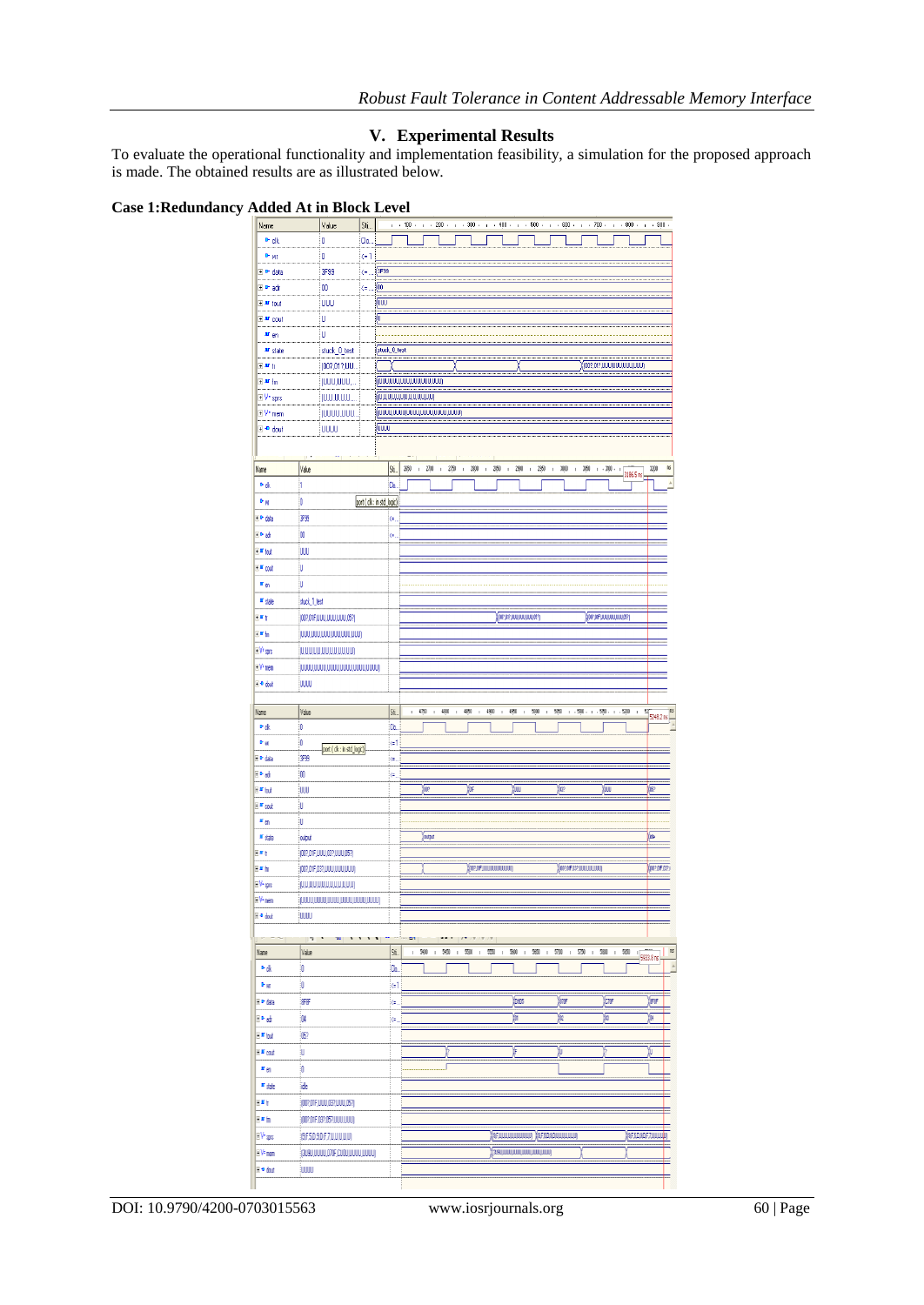| Name                      | Value                           | Sí.  | $-500$ $-1$ $-550$ $-1$ $-6200$ $-1$ $-6250$ $-1$ $-6300$ |    |       |    | . 6400<br>. 6350<br>$\mathbb{R}$ | 650<br>6500 | 颐<br>6626.8 ns |
|---------------------------|---------------------------------|------|-----------------------------------------------------------|----|-------|----|----------------------------------|-------------|----------------|
| * dk                      |                                 | iOn. |                                                           |    |       |    |                                  |             |                |
| P <sub>HI</sub>           |                                 | (1)  |                                                           |    |       |    |                                  |             |                |
| <b>E</b> Poda             | i graf                          | k.   |                                                           |    |       |    |                                  |             |                |
| E Patr                    | iN,                             | k=   |                                                           | ŮU |       | 'n | tre                              | ίm          | ÏМ             |
| E <sup>x</sup> tod        | i67                             |      |                                                           |    |       |    |                                  |             |                |
| E F cad                   |                                 |      |                                                           |    |       | ۲F |                                  |             |                |
| $\mathbf{r}_{\text{eff}}$ |                                 |      |                                                           |    |       |    |                                  |             |                |
| # state                   | ide.                            |      |                                                           |    |       |    |                                  |             |                |
| 日野                        | [00?,01F,UUU,03?,UUU,05?]       |      |                                                           |    |       |    |                                  |             |                |
| 同期間                       | [00?,01F,03?,05?,UUU,UUU]       |      |                                                           |    |       |    |                                  |             |                |
| <b>EV-sm</b>              | INFSD.SDF.7FFFFJJI              |      | FADADFJFFJJJJJ XISFADADFJFFFFJJ                           |    |       |    |                                  |             |                |
| EV-nen                    | (BUSU,UUUU,O7OF,CUOU,BF8F,8U8U) |      | LISULUUU (ITVF,CUIVL)FIF,BUBU)                            |    |       |    |                                  |             |                |
| l⊡∙dod                    | icne                            |      |                                                           |    | 13F99 |    | <b>TOSES</b>                     | force       | Yone           |

# **Case 2: Redundancy Added At in Bit Level**

| Name             | Value                                     | Sti. | 20.1                   | 20.2 | 20.3  | 20.4<br>$\mathbf{u}$ | 20.5<br>$\mathbf{I}$ | 20.6                      | 20.706 us                            | 20.9                                           | US <sub></sub> |
|------------------|-------------------------------------------|------|------------------------|------|-------|----------------------|----------------------|---------------------------|--------------------------------------|------------------------------------------------|----------------|
| $P$ ck           |                                           | Clo  |                        |      |       |                      |                      |                           |                                      |                                                |                |
| <sup>D-</sup> WI |                                           | ϡ    |                        |      |       |                      |                      |                           |                                      |                                                |                |
| data             | i nann                                    | ₹.   | 6663                   | 7039 | anno? | <b>OIC6</b>          |                      | 0300                      |                                      |                                                |                |
| + Padr           |                                           | (≡   |                        |      | 'n2   |                      |                      |                           |                                      |                                                |                |
| $+10$ tout       | 053                                       |      |                        |      |       |                      |                      |                           |                                      |                                                |                |
| ⊞ #r cout        |                                           |      |                        |      |       |                      |                      |                           |                                      |                                                |                |
| Ar state         |                                           |      |                        |      |       |                      |                      |                           |                                      |                                                |                |
| + M h            | {00?,01F,UUU,03?,UUU,05?}                 |      |                        |      |       |                      |                      |                           |                                      |                                                |                |
| ∓ M fm           | [00?,01F,03?,05?,UUU,UUU]                 |      |                        |      |       |                      |                      |                           |                                      |                                                |                |
| ⊞V=ad ptr        | (04,03,00,00,01,01,01,01,01,01,01,01,03); |      |                        |      |       |                      |                      |                           | (04.03.00.00.01.01.01.01.01.01.01.03 |                                                |                |
| E V= sprs        | [5.F.5.F.3.6.6.8.3.C.7.6]                 |      |                        |      |       |                      |                      | (5,F,5,F,3,6,6,9,3,C,7,6) |                                      |                                                |                |
| EV=mem           | {{QU7U,UUUU ,0006,QUCU,01C6,QU0U}         |      | 9,0000,0000,0000,0000) |      |       |                      |                      |                           |                                      | ((0U7L <mark>,UUUU,0006,0UCU,01C6,0U0U)</mark> |                |
|                  | 11 II II                                  |      |                        |      |       |                      |                      |                           |                                      | <b>CCC</b>                                     |                |
|                  |                                           |      |                        |      |       |                      |                      |                           |                                      |                                                |                |

# **Case 3:Redundancy Added At in Word Level**

|                        | Value                                 | Sti | 800<br>600<br>1000<br>ns<br>200<br>400<br>1200<br>1400<br>1510 ns |
|------------------------|---------------------------------------|-----|-------------------------------------------------------------------|
|                        |                                       |     |                                                                   |
| D <sub>UI</sub>        |                                       | Z≡. |                                                                   |
| Ŧ<br>data              | 0618                                  | œ.  | 10618                                                             |
| F Pradr                |                                       | «∕≡ |                                                                   |
| $+ M$ hout             |                                       |     |                                                                   |
| $\mathbb{H}$ M could   |                                       |     |                                                                   |
| <b>ILT</b> state       | stuck 1 test                          |     | stuck 1 test                                                      |
| $H$ M <sup>h</sup>     | (00?,01?,UUU,UUU,UUU,UUU)             |     | 700?.01?.UUU.UUU.UUUUUUU                                          |
| $H$ M $m$              | : NANA YANA YANA YANA YANA YA MA      |     | , ແນວການການການການການການກ                                          |
| $E$ V <sup>*</sup> mem | : NANA YANAN YANAN YANAN YANAN 1      |     | {(UUUU,UUUU,UUUU,UUUU,UUUU,UUUU)                                  |
| $H = \frac{1}{2}$      | וּע מעט מים מים מים מים ו             |     |                                                                   |
|                        | ות מתוחמות החירות החירות החירות והיו. |     |                                                                   |
|                        | 100 D D                               |     | mm                                                                |
|                        |                                       |     |                                                                   |

| Name                 | Value                                | Sti.           | 2900 +<br>2950<br>$3000$ $13050$ 1<br>3100<br>3150<br>3200<br>$\mathbf{I}$<br>$\blacksquare$ | 32 |
|----------------------|--------------------------------------|----------------|----------------------------------------------------------------------------------------------|----|
| D- ck                |                                      | Clo.           |                                                                                              |    |
| D- WF                |                                      | $\leftarrow$ 1 |                                                                                              |    |
| E P data             | incon                                | K=             | -----------------------------------                                                          |    |
| <br>+ P adr          | ns                                   | (≡             | 'ns<br>'n                                                                                    |    |
| $+1$ ar tout         | 105LJ                                |                |                                                                                              |    |
| ⊞ <sup>ar</sup> cout |                                      |                |                                                                                              |    |
| Ar state             | idle                                 |                |                                                                                              |    |
| $+11$                | (000,010,000,030,000,050)            |                |                                                                                              |    |
| $+ M$ fm             | {00U,01U,03U,05U,UUU,UUU}            |                |                                                                                              |    |
| ⊞V= ad ptr           | :00,01,03,05,UU,UU,UU,UU,UU,UU,UU,UU |                |                                                                                              |    |
| $\Box$ V= sprs       | {(0000,3984,09A5,0CC0,UUUU,UUUU,U    |                | <b>JUUUUUUUU</b>                                                                             |    |
| ⊞V= mem              | (UUUU,UUUU,39B4,UUUU,1CCC,UUUU)      |                |                                                                                              |    |
| Fire doub            | 1000                                 |                | 'ICCC<br>3984<br>39B4<br>09A5                                                                |    |
|                      |                                      |                |                                                                                              |    |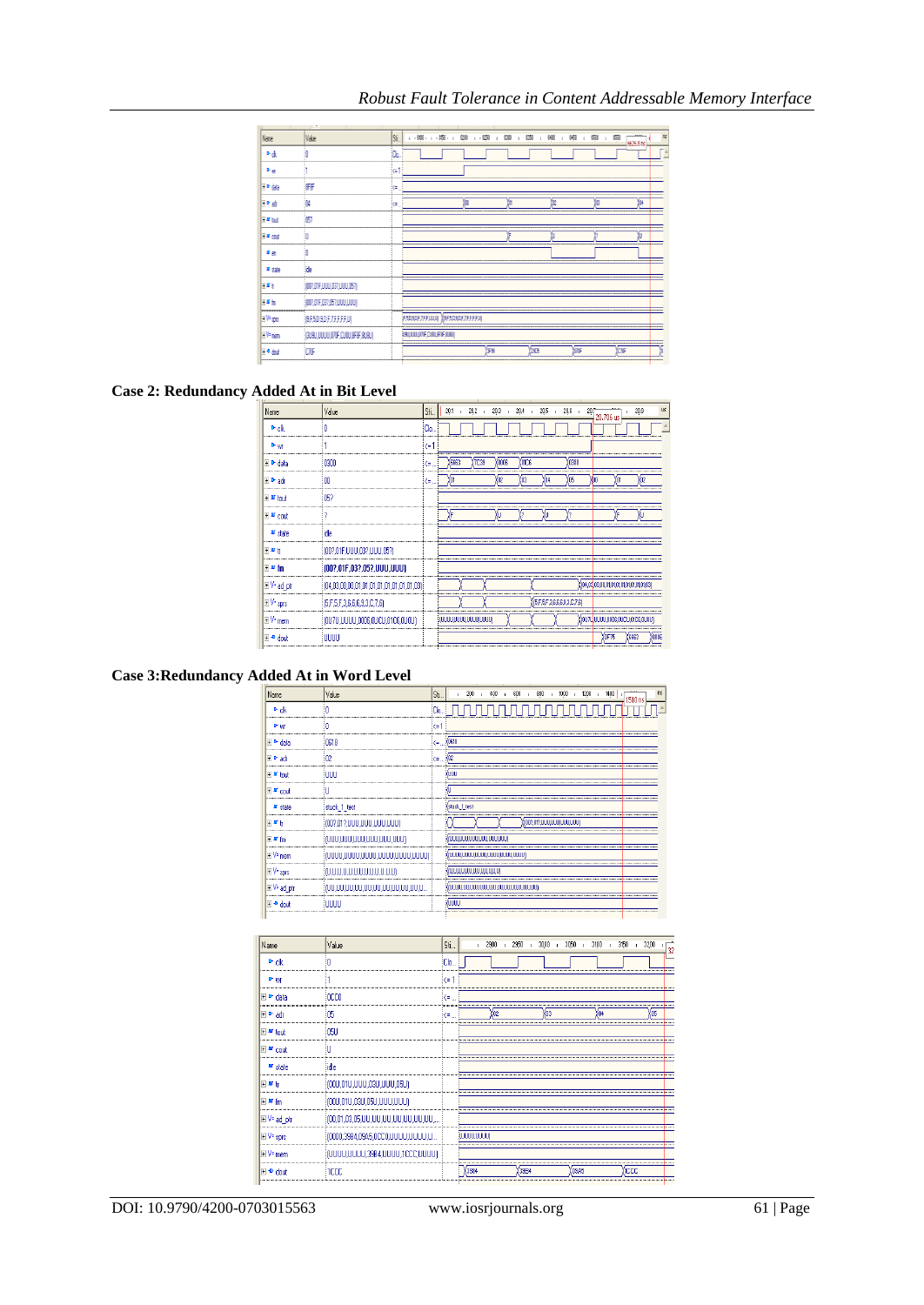|                                       | <b>Bit</b> | <b>Block</b> | Word   |
|---------------------------------------|------------|--------------|--------|
| Utilization of memory (No. of cells)  | 80         | 68           | 16     |
| No. of spares used                    |            |              |        |
| Time taken to complete the simulation | 20.1us     | 6670us       | 3192us |
| No of BELs                            | 2926       | 1800         | 1127   |
| Frequency(Hz)                         | 83.289     | 93.868       | 99.086 |

As show in the table, we have faults in  $0^{th}$ , 1<sup>st</sup> , 3<sup>rd</sup> , 4<sup>th</sup> and 5<sup>th</sup> rows. We have taken 3 spares to repair the memory. So in order to repair, the memory in word level, only 3 rows of memory are being repaired and the other 2 rows are getting faulty data. The main disadvantage is that even for a single cell fault in the memory a full row is being replaced where memory is getting waste for a single cell. If we consider the case of repair in bit level, each and every cell of memory is being repaired but here the time taken to repair the memory is high and the hardware used to repair is more, this we can see in the table given below. In block level of repairing memory, we can compensate the disadvantages of both word and bit level, instead of full row being replaced for a single fault in the cell only a block is replaced, and if there are more than 2 cells faulty in a block, then that is very advantageous to replace that full block Into a spare block. The hardware and time taken to repair are also less than that of bit wise repairing. A fault tolerant mechanism for memory operation is developed.The simulation observations over a memory location with stuck at  $0 &$  stuck at 1 is developed and tested.A spare logic is developed with addressing logic to overcome the faults in memory.The data read are found to be exactly same as input data with fault locations. The observations were developed for bit, block & word selections.

#### **Table.3** Comparison of Observations are made for a 6/16 memory

#### **VI. Final Results**

RTL Top Level Output File Name : scrub.ngr Top Level Output File Name : scrub Output Format : NGC Optimization Goal : Speed Keep Hierarchy : NO Design Statistics # IOs : 24 Cell Usage : # BELS : 643  $\#$  GND : 1  $# \quad \text{INV} \qquad : 8$ # LUT1 : 66 # LUT2 : 32 # LUT2\_D : 3 # LUT3 : 92 # LUT3\_D : 4 # LUT3\_L : 1 # LUT4 : 169 # LUT4\_D : 35 # LUT4\_L : 19 # MUXCY : 92 # MUXF5 : 43 # MUXF6 : 15 # VCC : 1 # XORCY : 62 # FlipFlops/Latches : 262 # FD : 7 # FDE : 183 # FDRE : 64  $\#$  LDC 1 : 1  $\#$  LDE 1 : 7 # Clock Buffers : 1 # BUFGP : 1 # IO Buffers : 23 # IBUF : 16 # OBUF : 7

Minimum period: 38.340ns (Maximum Frequency: 26.082MHz)